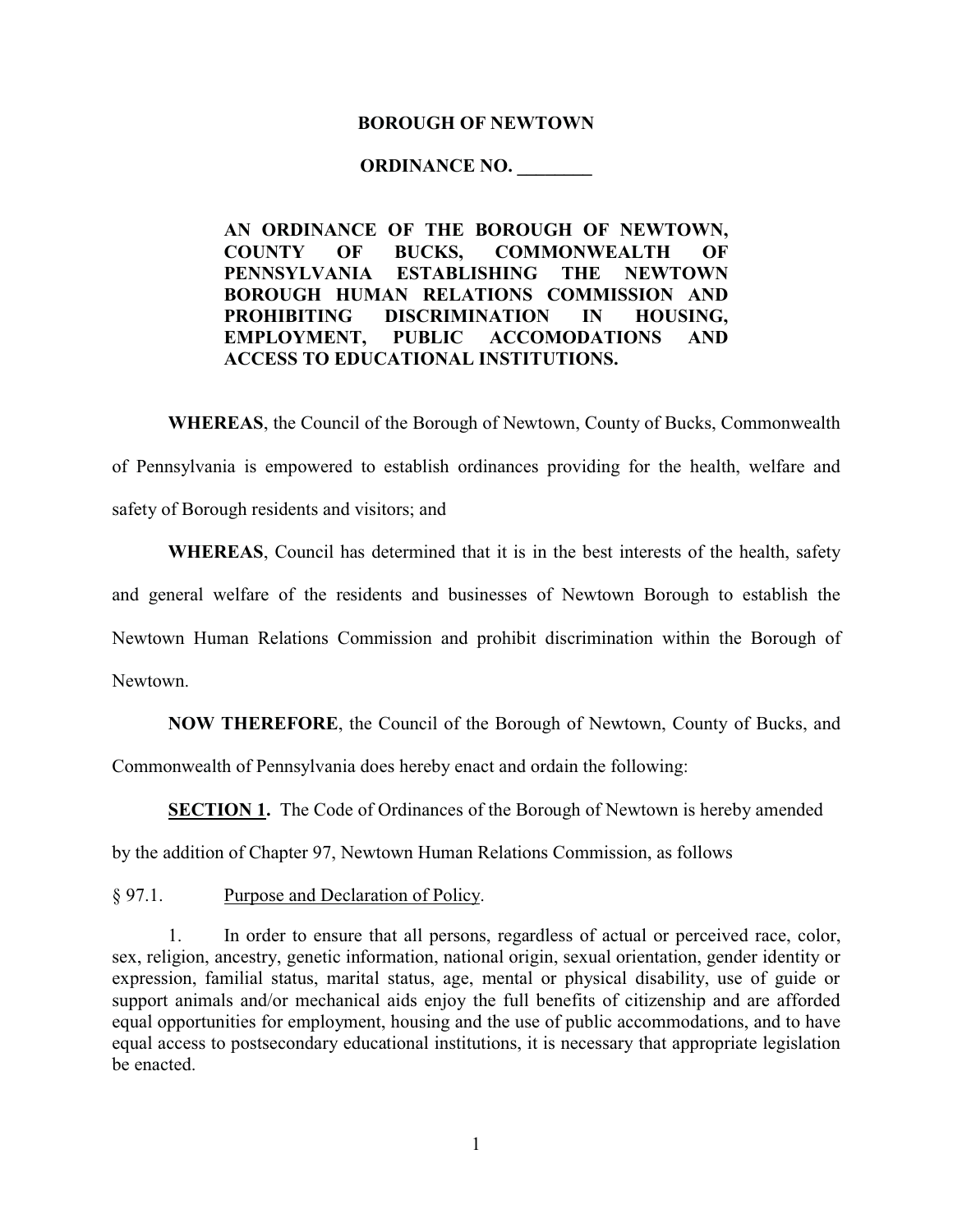2. It is hereby declared to be the public policy of Newtown Borough to foster the employment of all individuals in accordance with their fullest capacities regardless of actual or perceived race, color, sex, religion, ancestry, genetic information, national origin, sexual orientation, gender identity or expression, familial status, marital status, age, veteran status, mental or physical disability, use of guide or support animals and/or mechanical aids, and to safeguard their right to obtain and hold employment without such discrimination, to assure equal opportunities to all individuals and to safeguard their rights to public accommodation and to secure housing accommodation and commercial property without regard to actual or perceived race, color, sex, religion, ancestry, genetic information, national origin, sexual orientation, gender identity or expression, familial status, marital status, age, mental or physical disability, use of guide or support animals and/or mechanical aids, and to have equal access to postsecondary educational institutions without regard to actual or perceived race, color, sex, religion, ancestry, genetic information, national origin, sexual orientation, gender identity or expression, familial status, marital status, age, mental or physical disability, use of guide or support animals and/or mechanical aids.

3. Nothing in this Ordinance shall be construed as supporting or advocating any particular doctrine, position, point of view, lifestyle or religious view. To the contrary, it is the intention of this Ordinance that all persons be treated fairly and equally, and it is the express intent of this Ordinance to guarantee fair and equal treatment under the law to all people of the Borough.

4. This Ordinance shall be deemed an exercise of the police power of the Newtown Borough for the protection of the public welfare, prosperity, health and peace of the Newtown community.

### § 97.2. Definitions.

1. The following words and phrases when used in this Ordinance shall have the meanings given to them in this subsection:

> BOROUGH — the Borough of Newtown, County of Bucks, Commonwealth of Pennsylvania.

BOROUGH COUNCIL — the Borough Council of Newtown Borough.

 $DISCRIMINATION$  — any discriminatory act(s) taken by any person, employer, employment agency, labor organization or public accommodation on the basis of actual or perceived race, color, sex, religion, ancestry, genetic information, national origin, sexual orientation, gender identity or expression, familial status, marital status, age, mental or physical disability, use of guide or support animals and/or mechanical aids.

DISCRIMINATORY ACTS — all acts defined in the Pennsylvania Human Relations Act as unlawful discriminatory practices. The fact that the Pennsylvania Human Relations Act would not define a practice as unlawful when that practice is taken on the basis of actual or perceived sexual orientation, gender identity or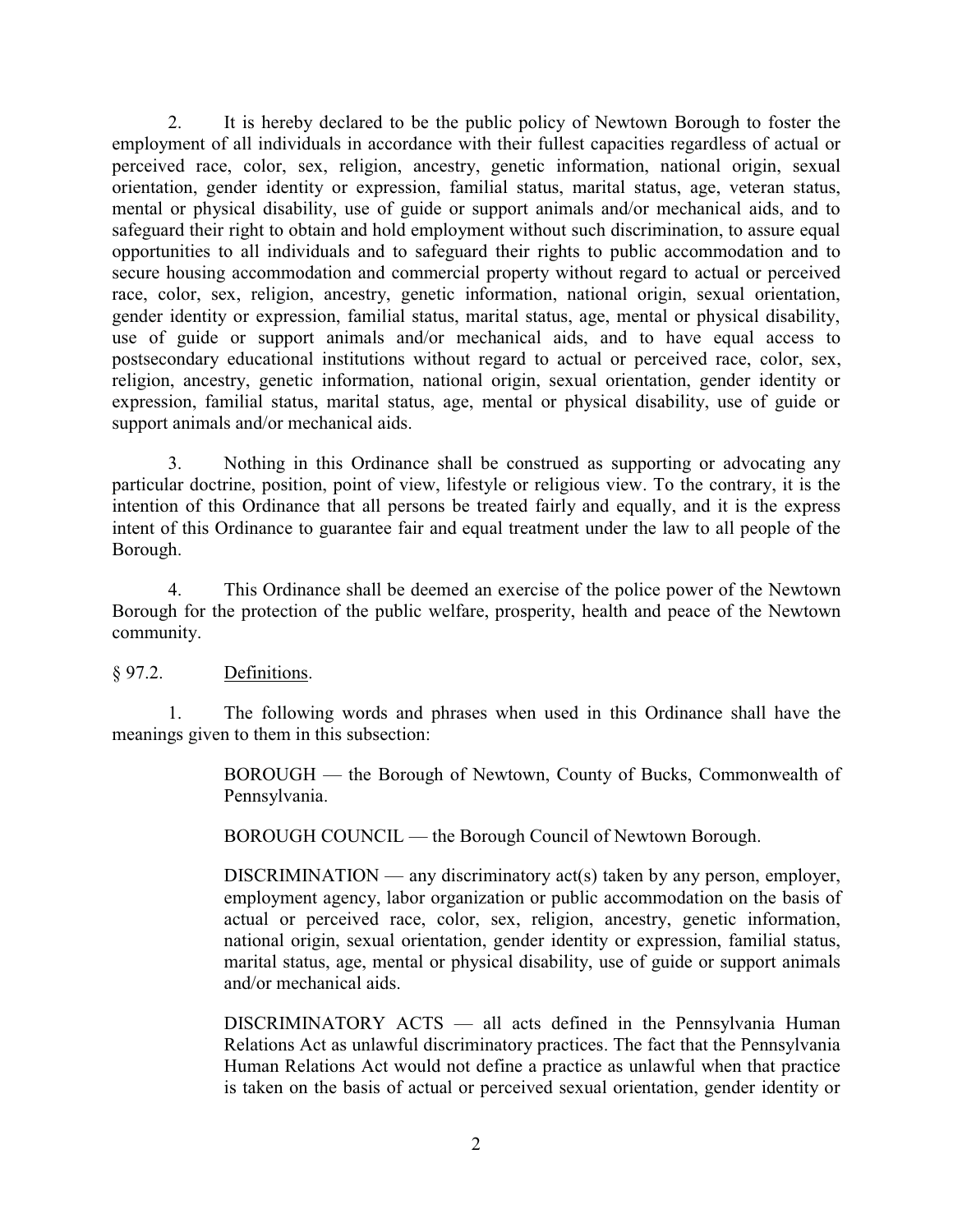expression, genetic information or marital status shall not exempt such practice from being considered a discriminatory act under this Ordinance.

EDUCATIONAL INSTITUTION — those postsecondary programs defined as educational institutions pursuant to the Pennsylvania Fair Educational Opportunities Act, 24 P.S. § 5001 et seq.

EMPLOYEE — does not include any individuals who, as a part of their employment, reside in the personal residence of the employer.

EMPLOYER — any person who employs one or more employees, including the Borough, its departments, boards and commissions, and any other government agency within its jurisdiction.

GENDER IDENTITY OR EXPRESSION — self-perception, or perception by others, as male or female, and shall include an individual's appearance, behavior, or physical characteristics, that may be in accord with, or opposed to, one's physical anatomy, chromosomal sex, or sex assigned at birth, and shall include, but is not limited to, persons who are undergoing or have completed sex reassignment, are transgendered or gender variant.

GENETIC INFORMATION — that information which is defined as genetic information in the Genetic Information Nondiscrimination Act of 2008, 42 U.S.C. § 2000ff.

HOUSING — includes (1) any building, structure, mobile home site or facility, or portion thereof, which is used or occupied or is intended, arranged or designed to be used or occupied as the home residence or sleeping place of one or more individuals, groups or families whether or not living independently of each other; and (2) any vacant land offered for sale, lease or held for the purpose of constructing or locating thereon any such building, structure, mobile home site or facility. The term "housing" shall not include any owner-occupied one or two family residence offered for rent by the owner thereof or by his or her broker, salesperson, agent or employee.

ORDINANCE — this ordinance, which shall also be known as the "Anti-Discrimination Ordinance."

PERSON — any natural person, fraternal, civic or other membership organization, corporation, general or limited partnership, proprietorship, limited liability company, or similar business organization, including the Borough, its departments, boards and commissions, and other for-profit and nonprofit organizations.

PUBLIC ACCOMMODAT ION — Any accommodation, resort or amusement which is open to, accepts or solicits the patronage of the general public or offers goods or services, including loans, to the general public or is listed in Section 4(l)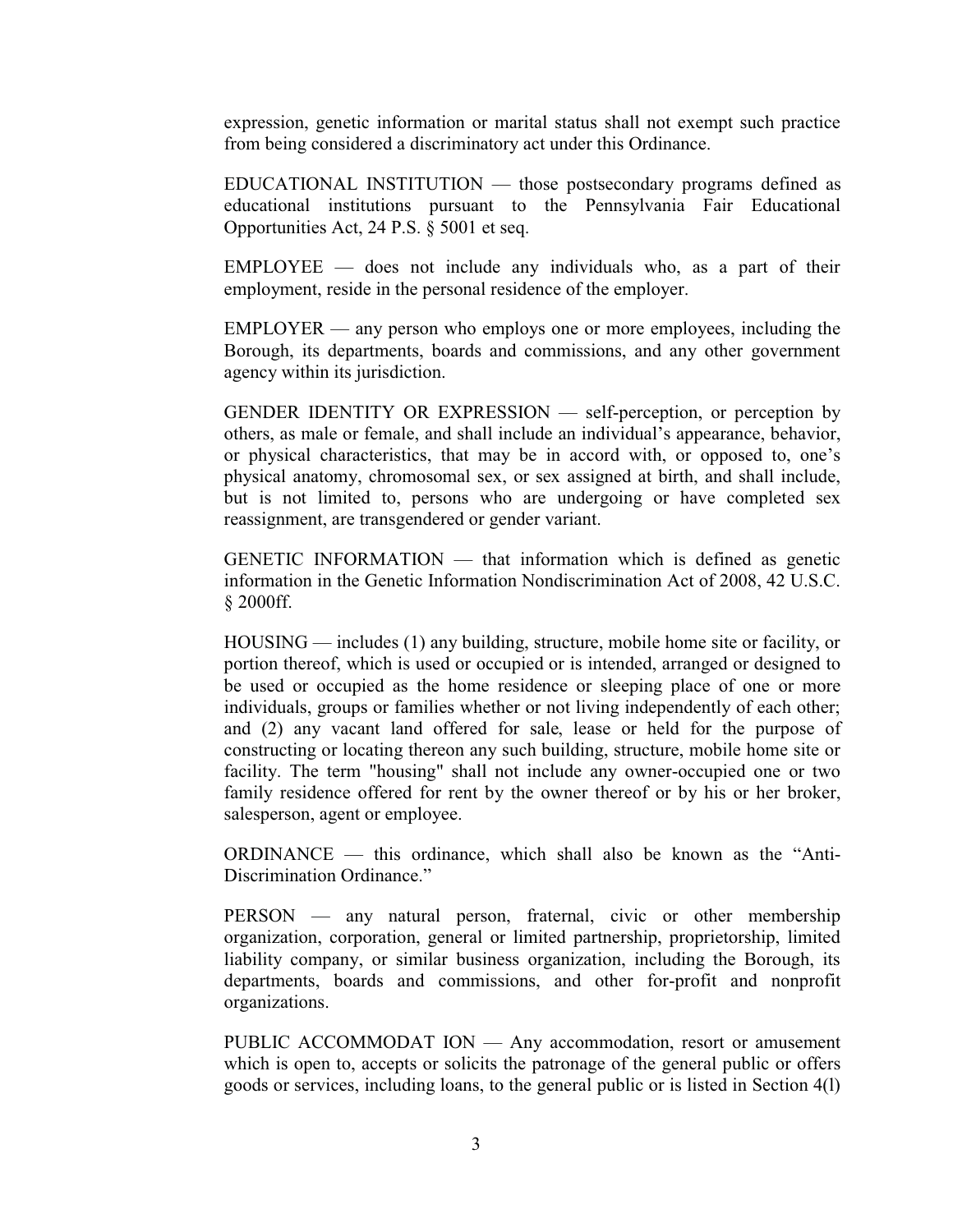of the Pennsylvania Human Relations Act, 43 P.S. § 954(l), but shall not include any accommodations which are in their nature distinctly private.

SEXUAL ORIENTATION — Actual or perceived homosexuality, heterosexuality and/or bisexuality.

2. To the extent words and phrases appearing in this Ordinance are not expressly defined herein, the meaning of this Ordinance shall be construed consistently with the Pennsylvania Human Relations Act.

§ 97.3. Unlawful Practices.

1. Discrimination in housing, employment, public accommodations or access to educational institutions is prohibited under this Ordinance.

2. Retaliation against any individual because such individual has opposed any practice forbidden by this Ordinance, or because such individual has made a charge, testified or assisted in any manner in any investigation, proceeding or hearing under this Ordinance, is prohibited under this Ordinance.

3. Aiding, abetting, inciting, compelling or coercing the doing of any act declared by this Ordinance to be an unlawful practice, or obstructing or preventing any person from complying with the provisions of this Ordinance, is prohibited under this Ordinance.

## § 97.4. Exceptions.

1. Notwithstanding any other provision of this Ordinance, it shall not be an unlawful employment practice for a religious corporation or association, not supported in whole or in part by governmental appropriations, to refuse to hire or employ an individual on the basis of religion.

2. Nothing in this chapter shall be interpreted to prohibit a religious organizatio9n, religious denomination, or association of religious organizations or denominations that is exempt from Federal taxation under Section  $501(c)(3)$  of the Internal Revenue Code, or any organization affiliated with that religious organization, religious denomination, or association of religious organizations or denominations, from engaging in any conduct or activity that is required by, or that implements or expresses its religious beliefs or tenets of faith. Nor shall anything in this chapter be interpreted to require any such religious organization, religious denomination, or association of religious organizations or denominations, or any organization affiliated with that religious organization, religious denomination, or association of religious organizations or denominations to engage in any conduct or activity that is prohibited by its religious beliefs or tenets of faith.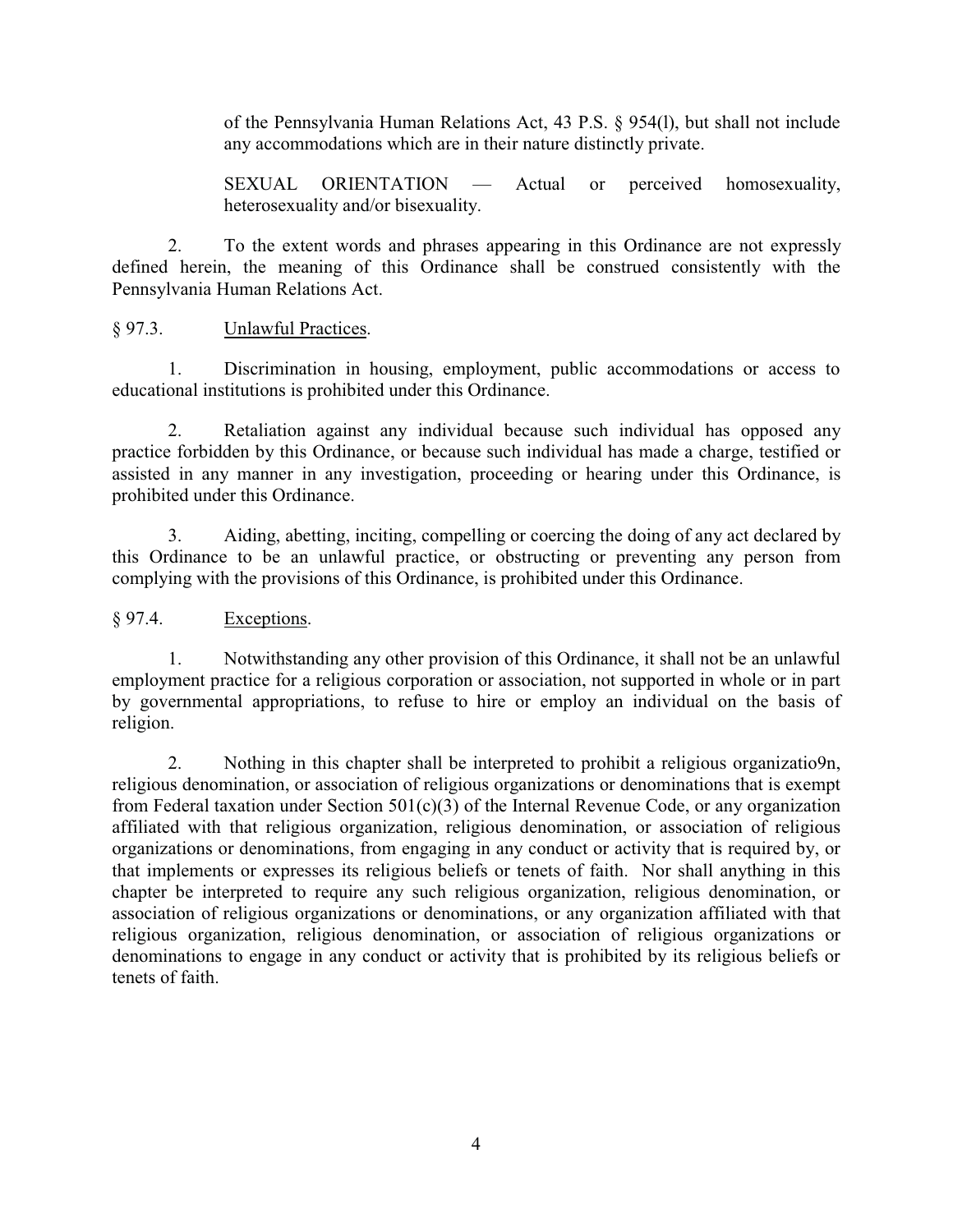### § 97.5. Establishment of Human Relations Commission.

1. Pursuant to 43 P.S. § 962.1 of the Pennsylvania Human Relations Act, there is hereby established a Human Relations Commission in and for Newtown Borough (hereinafter referred to as the "Newtown Human Relations Commission" or the "Commission").

2. The Newtown Human Relations Commission shall consist of no fewer than three and no more than five members, who shall serve overlapping terms of three years each. There shall be an odd number of members, though the Commission may continue to operate with an even number of members pending appointment of new members, if necessary. All members of the Commission shall be appointed by the Borough Council. The Commission may elect up to three nonvoting, ex officio members to broaden the diversity that serves on the Commission. Members shall be residents of the Borough or individuals who work full-time within Newtown Borough. No voting member of the Newtown Human Relations Commission shall hold any office in any political party. Members of the Newtown Human Relations Commission shall serve without salary but may be paid expenses incurred in the performance of their duties, as approved by Borough Council. Paid staff may be hired, as approved by Borough Council, to assist in the performance of the duties of the Commission.

3. One of the Commission's members shall be appointed as the Chairperson of the Commission by the members of the Commission. The Chairperson will be responsible for setting Commission meetings, coordinating with the Newtown Borough Secretary regarding received complaints and answers, and generally ensuring that the duties of the Commission are fulfilled. The Chairperson may delegate responsibility for Commission duties to specific Commissioners or to paid staff, if applicable.

4. Borough Council hereby grants to the Borough Human Relations Commission all of the powers necessary to the execution of its duties (as set forth below), provided that those powers shall not exceed those exercised by the Pennsylvania Human Relations Commission under the Pennsylvania Human Relations Act.

### § 97.6. Procedures; Expanded Procedures.

1. Filing a Complaint.

A. Any person(s) claiming to be aggrieved by an unlawful practice may make, sign and file a verified complaint alleging violations of this Ordinance, which shall include the following information:

(1) The name and address of the aggrieved person(s);

(2) The name and address of the person(s) alleged to have committed the prohibited practice;

(3) A concise statement of the facts, including pertinent dates, constituting the alleged discriminatory practice;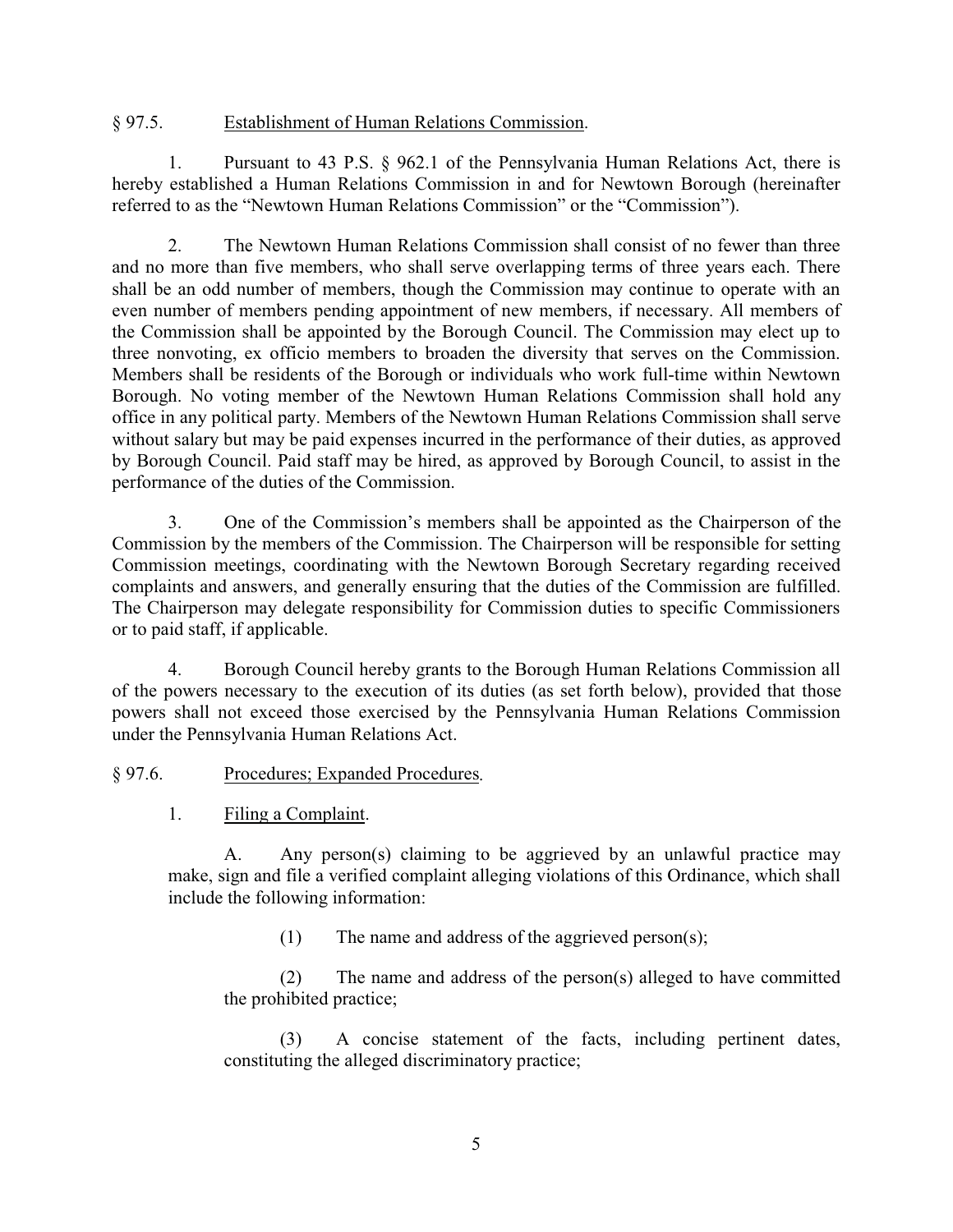(4) If applicable, the address and a description of the dwelling unit which is involved; and

(5) Such other information as may be required by the Borough.

B. Complaints may be filed in person at Borough Hall or by mailing such complaints to Borough Hall or to the Chairperson of the Human Relations Commission. All complaints must be received by the Borough Secretary or by the Human Relations Commission within 180 days of the alleged act of discrimination to be considered timely.

C. The Borough Secretary shall convey all original complaints received by that office to the Chairperson of the Human Relations Commission within 10 days of the office's receipt of such complaints.

2. Notification and Answer.

A. Within 30 days of its receipt of a complaint, the Human Relations Commission shall:

(1) Send a copy of the complaint to the person(s) charged with a discriminatory practice (the "respondent(s)"); and

(2) Send a notice to the person(s) aggrieved, informing them that the complaint has been received. If the complaint alleges discrimination on a basis prescribed under federal or state law, the notice sent to the person(s) aggrieved shall also inform them of the right to file with the state Human Relations Commission and/or with the federal Equal Employment Opportunity Commission.

B. The respondent(s) shall file a written verified answer to the complaint within 60 days of receipt of the complaint. An answer to a complaint may be filed in the same manner as an original complaint. If the answer is filed at Borough Hall, it shall be conveyed by the Borough Secretary to the Chairperson of the Human Relations Commission within 10 days of the Borough's receipt thereof. The Commission shall promptly send a copy of the answer to the person(s) aggrieved.

3. Fact-Finding Conference.

A. After the answer has been received (or after 60 days following the filing of the Complaint if no answer is received) the Commission shall, within 60 days, invite the parties to voluntarily participate in a fact-finding conference concerning the dispute. The parties shall respond to the invitation to participate in a fact-finding conference within 30 days of being invited to participate.

B. If either of the parties agree to participate in a fact-finding conference, the parties shall meet with a Commission member at a location mutually agreeable to the parties within 30 days of the agreement to participate. Each party will be invited at the fact-finding conference to present evidence and documents relevant to the complaint. The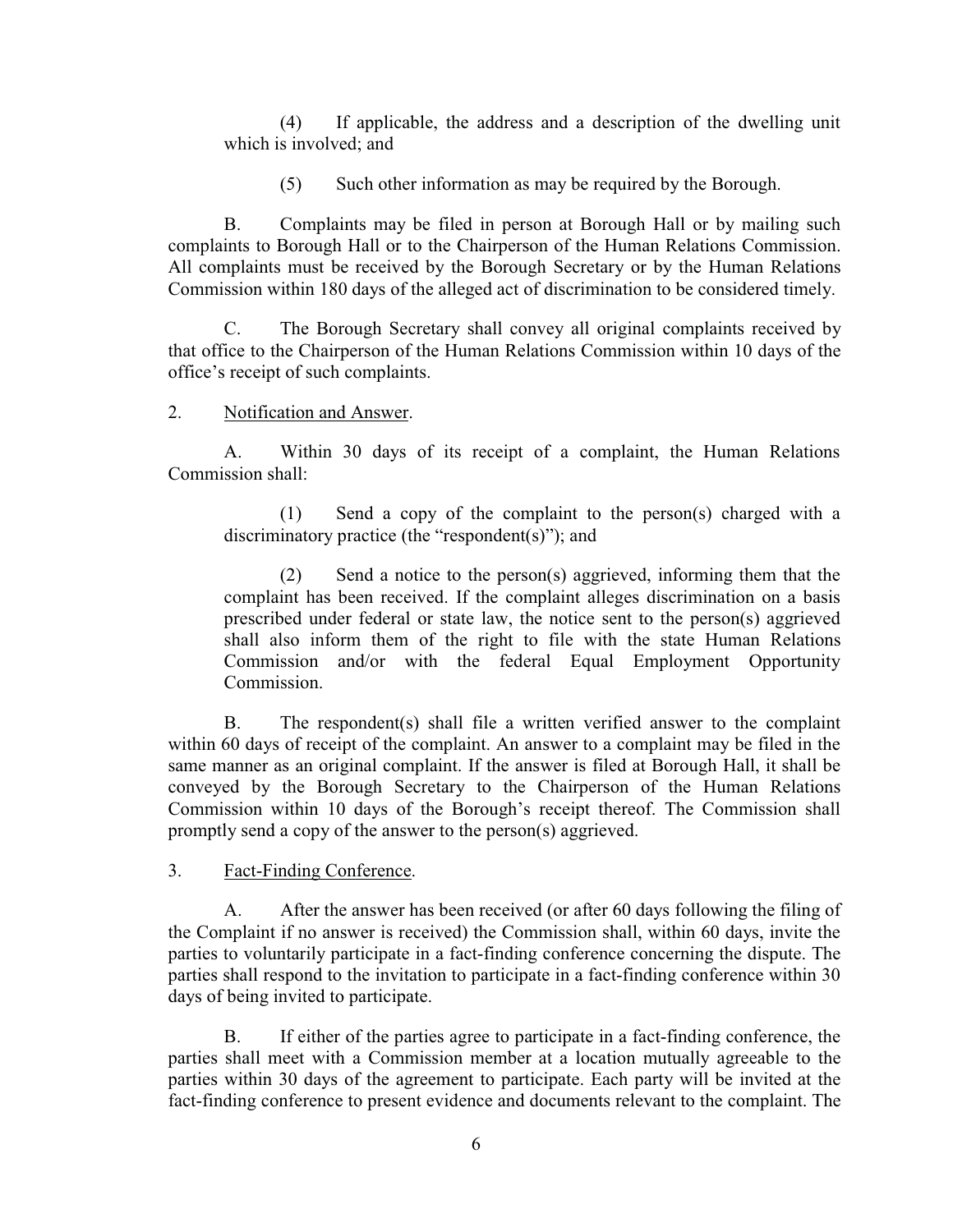fact-finding conference will not be a public event, and no record of the conference will be created, excepting the findings of fact detailed in Subsection 3C.

C. The parties shall notify the Commission of whether the fact-finding conference resulted in a resolution of the complaint. In the event the complaint is resolved, the Commission shall notify the parties that the complaint has been dismissed. In the event the complaint is not resolved through the fact-finding conference, then the Commissioner, within 30 days, shall prepare findings of fact and a conclusion as to whether the Commissioner finds probable cause that an unlawful practice has occurred.

4. Disposition of the Complaint. Provided that the Commission has not elected under Subsection 5 of this section to use expanded procedures, and if the complaint is not resolved through the fact-finding conference, the Commission shall, at the second Commission meeting following the fact-finding conference, consider the findings prepared by the Commissioner who conducted the fact-finding conference. The Commission shall accept or reject the findings by public vote. The Commission shall provide the parties with the findings of fact and conclusions, shall notify the parties of the outcome of the vote, and this notice shall also indicate that the person aggrieved has a right to pursue the matter in court by filing a lawsuit.

5. Option of the Commission to Elect for Expanded Procedures. The Commission shall have the authority to elect to adopt expanded procedures as set forth in Subsections 6 through 12 of this section subject to approval by the Borough Council and appropriation of funding for such procedures. A majority of Commission members must vote in favor of adopting expanded procedures in order for such procedures to be adopted. In the event that such procedures are adopted, they must, while in effect, be applied to all complaints that are not resolved through a fact-finding conference. If the Commission has adopted expanded procedures, it may also, by majority vote and in its sole discretion, eliminate such procedures.

6. Expanded Procedures: Dismissal or Non-dismissal of the Complaint. If the factfinding conference was successful in resolving the complaint, the Commission shall follow the procedures set forth in Subsection 3C of this section for dismissing the complaint. If the factfinding conference was not successful in resolving the complaint, the Commission shall not dismiss the complaint but shall instead undertake the procedures set out in Subsections 7 through 12 of this section.

7. Expanded Procedures: Investigation. The Commission shall, in a timely fashion, investigate the allegations of discrimination set forth in the complaint. The Commission may, in the conduct of such investigation, issue subpoenas to any person charged with an unlawful practice to furnish information, records or other documents, or to give sworn testimony, as necessary to assist in its investigation.

8. Expanded Procedures: Finding of No Cause. If it shall be determined after the Commission's investigation that there is no basis for the allegations of the complaint, the Commission shall cause to be issued and served upon the parties written notice of such determination. This notice shall inform the person aggrieved that he/she has the right to pursue the matter in court by filing a lawsuit.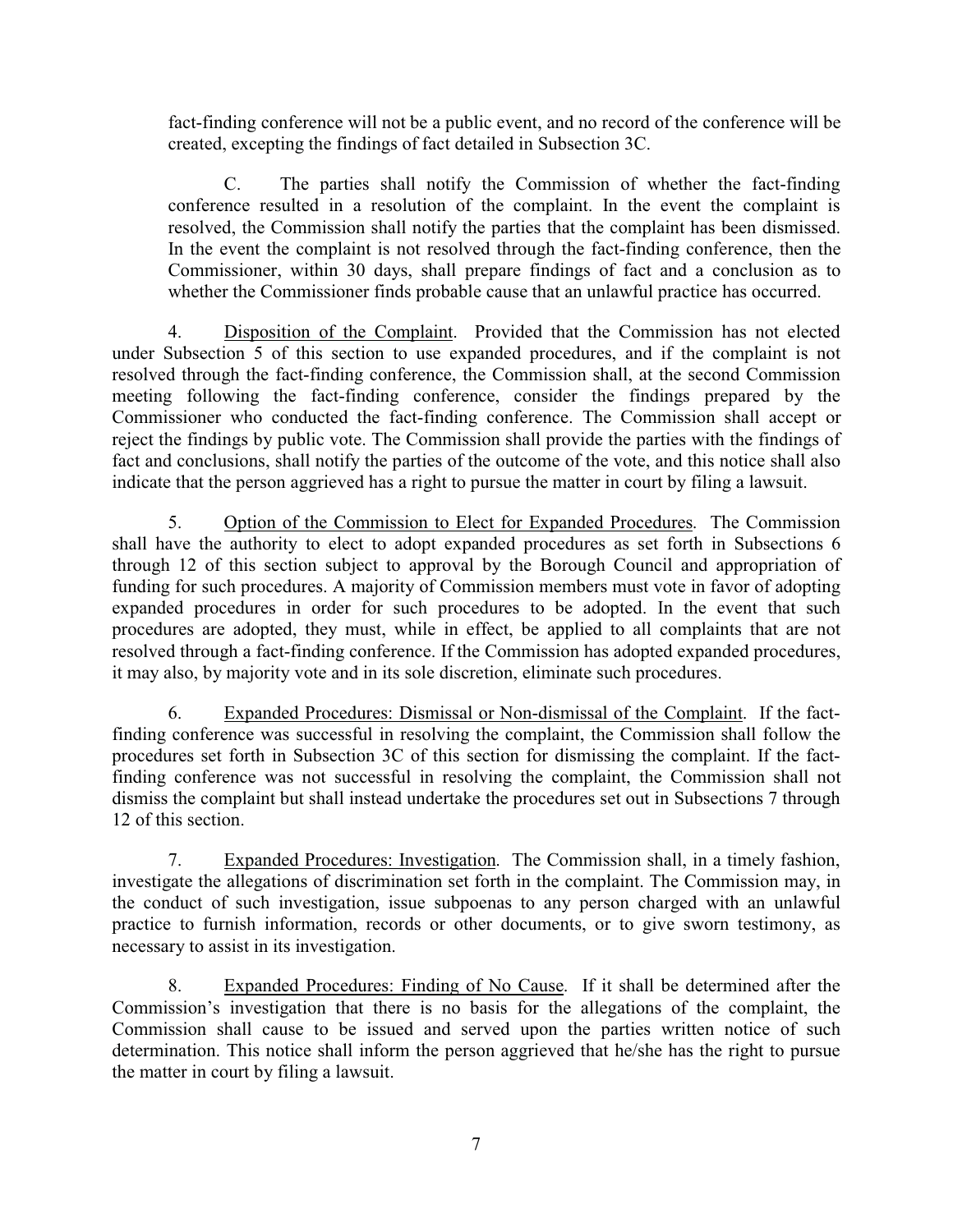9. Expanded Procedures: Conciliation. If the Commission, after investigation, determines that probable cause exists for the allegations of the complaint, the Commission shall immediately endeavor to eliminate the unlawful practice complained of by persuasion, conference and conciliation.

# 10. Expanded Procedures: Public Hearing.

A. If the Commission, in its discretion, finds it is not possible to eliminate the unlawful practices by persuasion, conference or conciliation, the Commission shall cause to be issued and served a written notice, together with a copy of the complaint, which informs the respondent that the respondent must answer the charges of such complaint at a hearing before the Commission at a time and place to be specified in such notice.

B. The Commission may designate one or more of its members to preside at such a hearing or it may, at its election, conduct such hearing en banc.

C. At the public hearing, the case in support of the complaint shall be presented to the Commission by pro bono counsel, by Commission staff or by the Borough Solicitor's office. The case in support of the complaint may instead be presented by the complainant's attorney, if the complainant is represented. Both the complainant and the respondent may appear at the hearing with or without counsel and provide testimony. In addition, both the complainant and the respondent may introduce the testimony of additional witnesses and may submit documentary evidence. The Commission and the parties shall not be bound by the strict rules of evidence at the hearing.

11. Expanded Procedures: Findings. If upon all the evidence at the hearing the Commission shall find that a respondent has engaged in or is engaging in any unlawful discriminatory practice as defined in this Ordinance, the Commission shall state its findings of fact and shall issue and cause to be served on such respondent an order requiring such respondent to cease and desist from such unlawful discriminatory practice and to take such additional action as the Commission deems appropriate. The Commission shall have the authority to order any remedies available to the Pennsylvania Human Relations Commission under the Pennsylvania Human Relations Act.

12. Expanded Procedures: Finding of No Discrimination. If upon all the evidence the Commission shall find that a respondent has not engaged in any unlawful discriminatory practice, the Commission shall state its findings of fact and shall issue and cause to be served on the parties an order dismissing the complaint as to such respondent.

# § 97.7. Private Right of Action and Nonlimitation of Remedies.

1. Any person(s) aggrieved by a violation of this Ordinance shall have a right of action in the Bucks County Court of Common Pleas or any other court of competent jurisdiction and may recover for each violation the following remedies: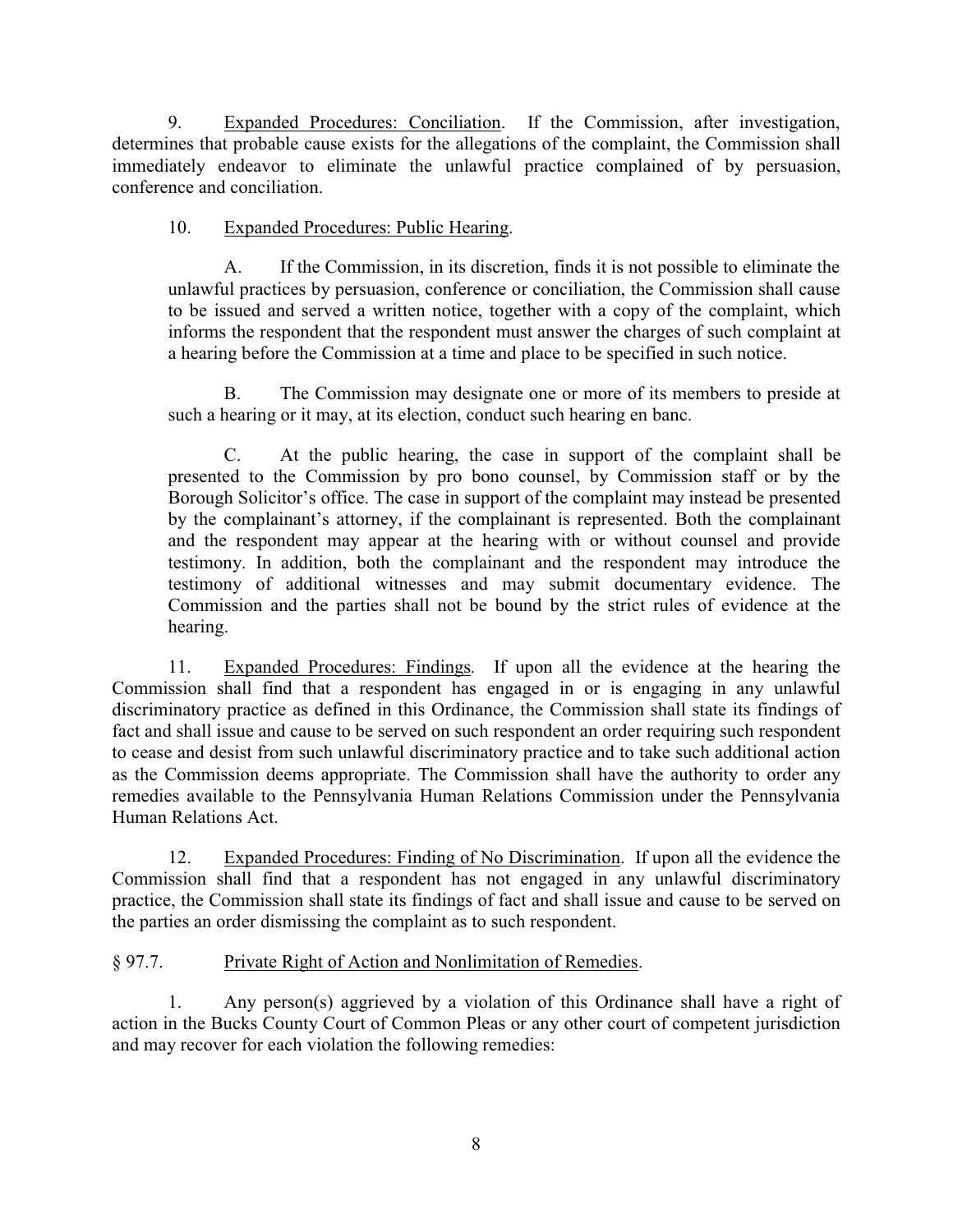A. Back pay, front pay and other actual damages, as those remedies are defined in the Pennsylvania Human Relations Act and case law interpreting the same;

B. Emotional distress damages;

C. Exemplary damages;

D. Reasonable attorney's fees and court costs; and

E. Such other relief, including injunctive relief, as the court may deem appropriate.

2. The right of action created by this Ordinance may be brought upon receipt by the aggrieved person(s) of notice that the Commission has dismissed the complaint or, if no such notice is received, after one year from the date of the filing of the complaint. If the person aggrieved has received notice that the Commission has dismissed the complaint, an action under this Ordinance must be brought by the aggrieved person within one year from the date of receipt of said notice or it will be barred. Equitable principles such as waiver, estoppel and equitable tolling shall apply to the time limitations for the filing of any complaint or other pleading under this Ordinance

3. Nothing in this Ordinance limits the right of an aggrieved person to recover under any other applicable law or legal theory.

**SECTION 6.** Whenever the requirements of this Ordinance are in conflict with other requirements of the Ordinances of the Borough of Newtown, the most restrictive, or those imposing the higher standards shall govern.

**SECTION 7.** The provisions of this Ordinance are severable. If any court of competent jurisdiction thereof shall hold any section, clause, sentence, part or provision illegal, invalid or unconstitutional, such decisions of the court shall not affect or impair any of the remaining sections, clauses, sentences, parts or provisions of this Ordinance. It is hereby declared to be the intent of the Council of the Borough of Newtown that this Ordinance would have been enacted if such illegal, invalid or unconstitutional section, clause, sentence, part or provision had not been included herein.